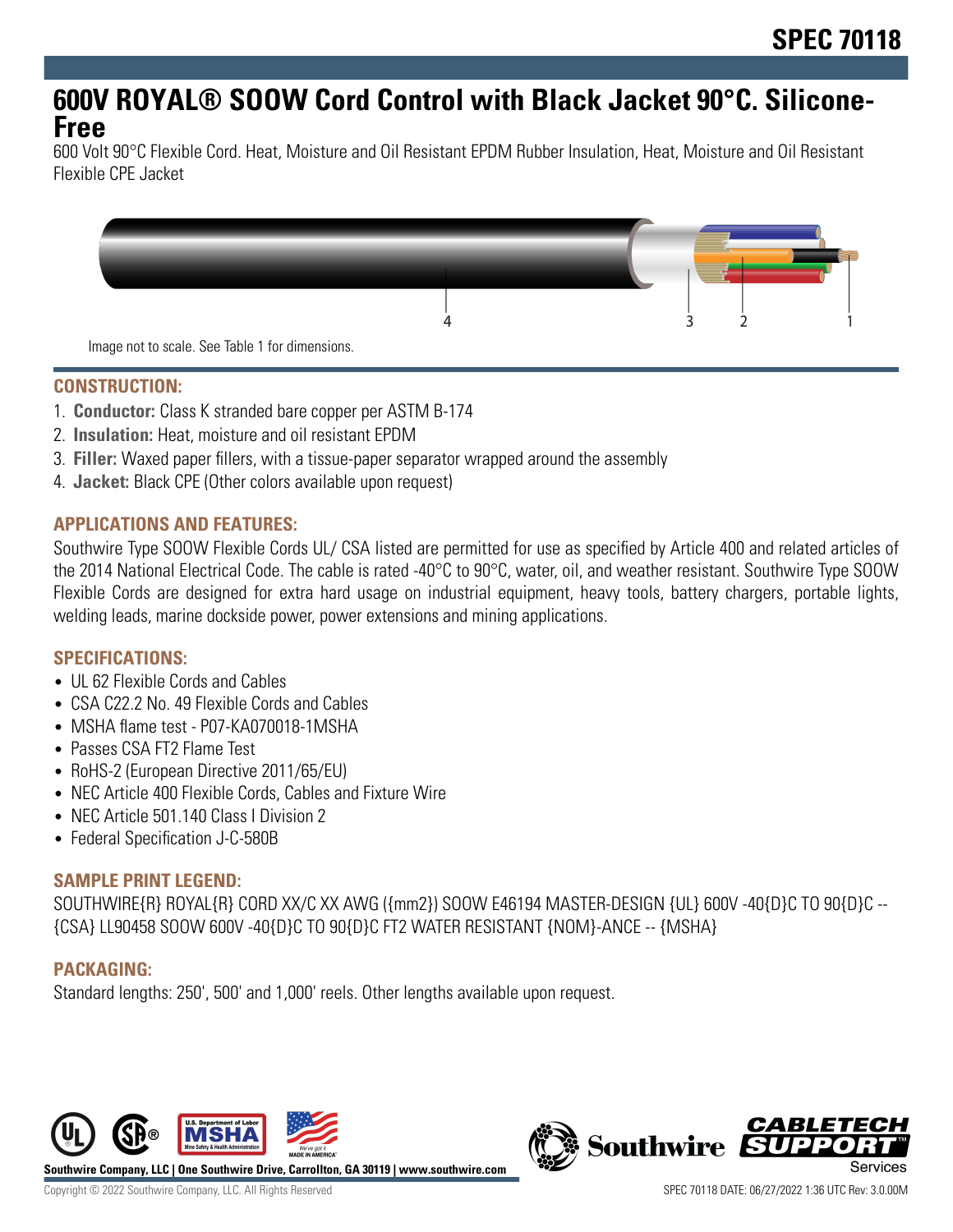## **Table 1 – Weights and Measurements**

|        |        |           |                |         | Stock Number CCI Part # Cond. Size Cond. Number Cond. Strands Insul. Thickness Approx. OD Approx. Weight Ampacity * DC Resistance |              |           |                |                  |
|--------|--------|-----------|----------------|---------|-----------------------------------------------------------------------------------------------------------------------------------|--------------|-----------|----------------|------------------|
|        |        | AWG/Kcmil | Count          | # x AWG | mil                                                                                                                               | inch         | lb/1000ft | Amp            | $\Omega/1000$ ft |
| 558235 | 830505 | 18        | 5              | 16/30   | 30                                                                                                                                | 0.47         | 116       | 5.5            | 6.59             |
| 558236 | 830605 | 18        | 6              | 16/30   | 30                                                                                                                                | 0.49         | 132       | 5.5            | 6.59             |
| 558237 | 830705 | 18        | $\overline{7}$ | 16/30   | 30                                                                                                                                | 0.49         | 159       | 4.5            | 6.59             |
| 558238 | 830805 | 18        | 8              | 16/30   | 30                                                                                                                                | 0.52         | 175       | 4.5            | 6.59             |
| 570034 | 831005 | 18        | 10             | 16/30   | 30                                                                                                                                | 0.6          | 206       | 3.5            | 6.59             |
| 570037 | 831205 | 18        | 12             | 16/30   | $30\,$                                                                                                                            | 0.61         | 231       | 3.5            | 6.59             |
| 598302 | 831405 | 18        | 14             | 16/30   | 30                                                                                                                                | 0.64         | 241       | 3.5            | 6.59             |
| 570039 | 831605 | 18        | 16             | 16/30   | 30                                                                                                                                | 0.67         | 284       | 3.5            | 6.59             |
| 570042 | 832005 | 18        | $20\,$         | 16/30   | $30\,$                                                                                                                            | 0.74         | 347       | 3.5            | 6.59             |
| 570043 | 832405 | 18        | 24             | 16/30   | 30                                                                                                                                | 0.83         | 383       | 3              | 6.59             |
| 571692 | 833005 | 18        | $30\,$         | 16/30   | 30                                                                                                                                | 0.87         | 453       | 3              | 6.59             |
| TBA    | 833705 | 18        | 37             | 16/30   | 30                                                                                                                                | 0.98         | 570       | 2.5            | 6.59             |
| 558232 | 830606 | 16        | 6              | 26/30   | $30\,$                                                                                                                            | 0.49         | 171       | 8              | 4.05             |
| 558231 | 830506 | 16        | 5              | 26/30   | $30\,$                                                                                                                            | 0.5          | 143       | 8              | 4.05             |
| 558234 | 830806 | 16        | 8              | 26/30   | 30                                                                                                                                | 0.51         | 201       | $\overline{7}$ | 4.05             |
| 558233 | 830706 | 16        | $\overline{7}$ | 26/30   | 30                                                                                                                                | 0.56         | 180       | 7              | 4.05             |
| 560526 | 831006 | 16        | $10$           | 26/30   | 30                                                                                                                                | 0.65         | 251       | 5              | 4.05             |
| 560527 | 831206 | 16        | 12             | 26/30   | $30\,$                                                                                                                            | 0.7          | 299       | 5              | 4.05             |
| 598305 | 831406 | 16        | 14             | 26/30   | 30                                                                                                                                | 0.73         | 342       | 5              | 4.05             |
| 560528 | 831606 | 16        | 16             | 26/30   | 30                                                                                                                                | 0.76         | 367       | 5              | 4.05             |
| 570018 | 832006 | 16        | $20\,$         | 26/30   | $30\,$                                                                                                                            | 0.78         | 414       | 5              | 4.05             |
| 570019 | 832406 | 16        | 24             | 26/30   | 30                                                                                                                                | 0.92         | 490       | 4.5            | 4.05             |
| 570026 | 833006 | 16        | $30\,$         | 26/30   | 30                                                                                                                                | 0.98         | 613       | 4.5            | 4.05             |
| 598314 | 833706 | 16        | 37             | 26/30   | $30\,$                                                                                                                            | 1.05         | 719       | 4              | 4.05             |
| TBA    | 834006 | 16        | $40\,$         | 26/30   | $30\,$                                                                                                                            | 1.09         | 787       | $\overline{4}$ | 4.05             |
| 558147 | 830507 | 14        | 5              | 41/30   | $50\,$                                                                                                                            | 0.655        | 255       | 12             | 2.55             |
| 558149 | 830607 | 14        | 6              | 41/30   | 50                                                                                                                                | 0.664        | 323       | 12             | 2.55             |
| 558150 | 830707 | 14        | 7              | 41/30   | 50                                                                                                                                | 0.71         | 278       | 10             | 2.55             |
| 558230 | 830807 | 14        | $\, 8$         | 41/30   | 50                                                                                                                                | 0.73         | 341       | 10             | 2.55             |
| 569994 | 831007 | 14        | 10             | 41/30   | 50                                                                                                                                | 0.77         | 410       | 7              | 2.55             |
| 571270 | 831207 | 14        | 12             | 41/30   | $50\,$                                                                                                                            | 0.88         | 482       | $\overline{7}$ | 2.55             |
| 569995 | 831407 | 14        | 14             | 41/30   | $50\,$                                                                                                                            | 0.98         | 489       | $\overline{7}$ | 2.55             |
| 569997 | 831607 | 14        | 16             | 41/30   | 50                                                                                                                                | $\mathbf{1}$ | 628       | $\overline{7}$ | 2.55             |
| 569998 | 832007 | 14        | 20             | 41/30   | 50                                                                                                                                | 1.11         | 782       | $\overline{7}$ | 2.55             |
| 569999 | 832407 | 14        | 24             | 41/30   | $50\,$                                                                                                                            | 1.17         | 810       | 6              | 2.55             |
| 598306 | 833707 | 14        | 37             | 41/30   | $50\,$                                                                                                                            | 1.3          | 1203      | 6              | 2.55             |
| 570004 | 833007 | 14        | 30             | 41/30   | 50                                                                                                                                | 1.34         | 997       | 6              | 2.55             |
| TBA    | 834007 | 14        | 40             | 41/30   | $50\,$                                                                                                                            | 1.47         | 1675      | 6              | 2.55             |
| 558104 | 830508 | 12        | $\mathbf 5$    | 65/30   | 50                                                                                                                                | 0.71         | 338       | 16             | 1.61             |
| 558144 | 830608 | 12        | 6              | 65/30   | 50                                                                                                                                | 0.74         | 351       | 16             | 1.61             |
| 558145 | 830708 | 12        | $\overline{7}$ | 65/30   | $50\,$                                                                                                                            | 0.75         | 372       | 14             | 1.61             |



got it<br>MERICA

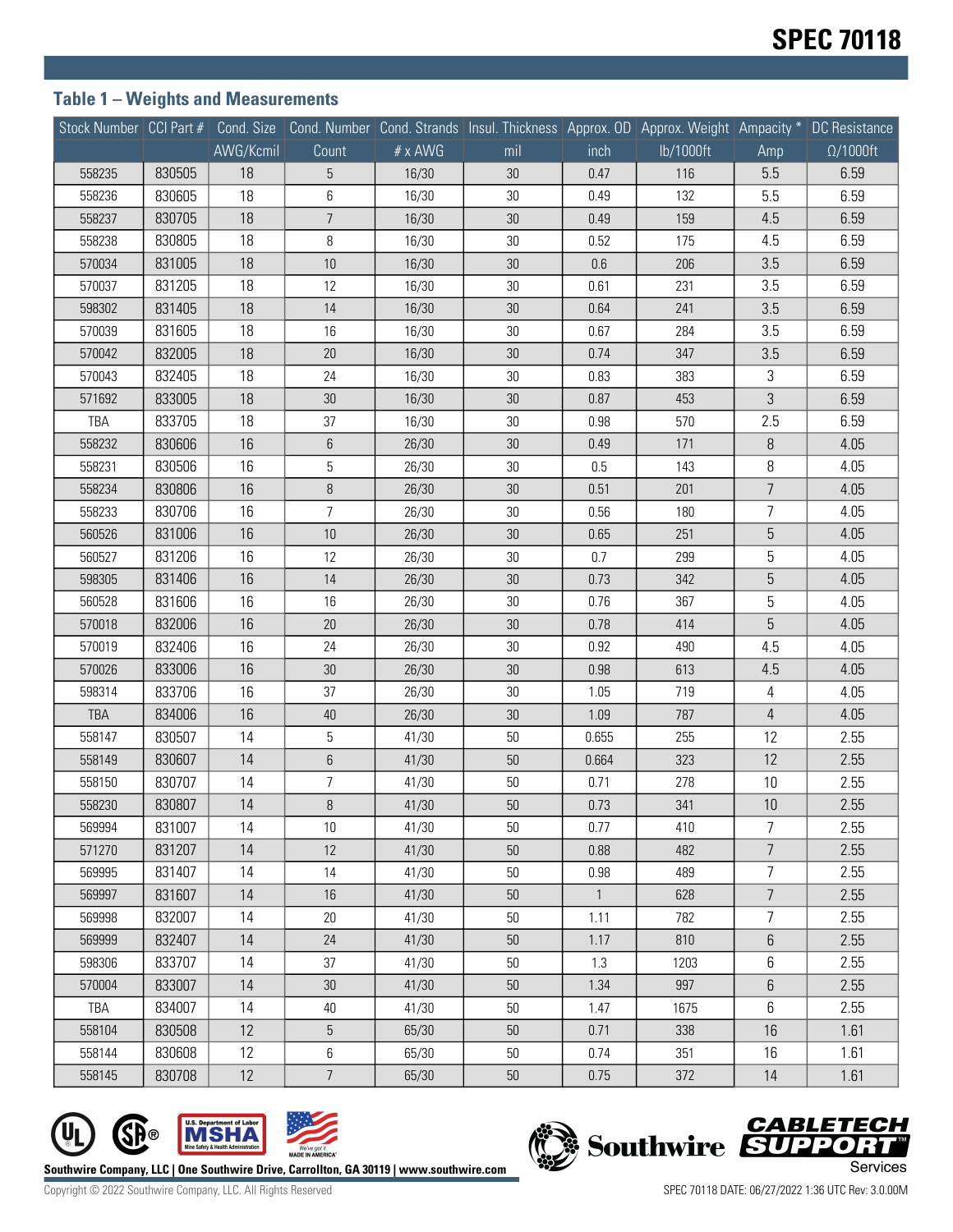## **SPEC 70118**

| Stock Number CCI Part # |        | Cond. Size<br>AWG/Kcmil | Count          | # x AWG | Cond. Number Cond. Strands Insul. Thickness Approx. OD Approx. Weight Ampacity *<br>mil | inch | lb/1000ft | Amp | DC Resistance<br>$\Omega/1000$ ft |
|-------------------------|--------|-------------------------|----------------|---------|-----------------------------------------------------------------------------------------|------|-----------|-----|-----------------------------------|
| 558146                  | 830808 | 12                      | 8              | 65/30   | 50                                                                                      | 0.8  | 418       | 14  | 1.61                              |
| 571397                  | 830908 | 12                      | 9              | 65/30   | 50                                                                                      | 0.85 | 541       | 14  | 1.61                              |
| 569981                  | 831008 | 12                      | 10             | 65/30   | 50                                                                                      | 0.93 | 585       | 10  | 1.61                              |
| 569982                  | 831208 | 12                      | 12             | 65/30   | 50                                                                                      | 0.99 | 690       | 10  | 1.61                              |
| 598307                  | 831408 | 12                      | 14             | 65/30   | 50                                                                                      | 1.04 | 728       | 10  | 1.61                              |
| 598308                  | 831608 | 12                      | 16             | 65/30   | 50                                                                                      | 1.09 | 762       | 10  | 1.61                              |
| 569983                  | 832008 | 12                      | 20             | 65/30   | 50                                                                                      | 1.2  | 922       | 10  | 1.61                              |
| 531718                  | 832408 | 12                      | 24             | 65/30   | 50                                                                                      | 1.32 | 1133      | 9   | 1.61                              |
| TBA                     | 833008 | 12                      | 30             | 65/30   | 50                                                                                      | 1.42 | 1326      | 9   | 1.61                              |
| 569987                  | 833708 | 12                      | 37             | 65/30   | 50                                                                                      | 1.51 | 1562      | 8   | 1.61                              |
| 558103                  | 830509 | 10                      | 5              | 104/30  | 50                                                                                      | 0.77 | 440       | 20  | 0.98                              |
| 569979                  | 830609 | 10                      | 6              | 104/30  | 50                                                                                      | 0.81 | 466       | 20  | 0.98                              |
| 569980                  | 830709 | 10                      | $\overline{7}$ | 104/30  | 50                                                                                      | 0.84 | 520       | 17  | 0.98                              |
| <b>TBA</b>              | 830809 | 10                      | $\, 8$         | 104/30  | 50                                                                                      | 0.87 | 536       | 17  | 0.98                              |
| 595662                  | 831009 | 10                      | 10             | 104/30  | 50                                                                                      | 1.03 | 735       | 12  | 0.98                              |
| 570006                  | 831209 | 10                      | 12             | 104/30  | 50                                                                                      | 1.07 | 801       | 12  | 0.98                              |
| <b>TBA</b>              | 831409 | 10                      | 14             | 104/30  | 50                                                                                      | 1.12 | 918       | 12  | 0.98                              |
| <b>TBA</b>              | 831609 | 10                      | 16             | 104/30  | 50                                                                                      | 1.18 | 1035      | 12  | 0.98                              |
| TBA                     | 832009 | 10                      | 20             | 104/30  | 50                                                                                      | 1.33 | 1258      | 12  | 0.98                              |
| <b>TBA</b>              | 832409 | 10                      | 24             | 104/30  | 50                                                                                      | 1.48 | 1514      | 11  | 0.98                              |
| TBA                     | 833009 | 10                      | 30             | 104/30  | 50                                                                                      | 1.56 | 1822      | 11  | 0.98                              |
| <b>TBA</b>              | 833709 | 10                      | 37             | 104/30  | $50\,$                                                                                  | 1.68 | 2181      | 10  | 0.98                              |

All dimensions are nominal and subject to normal manufacturing tolerances

◊ Cable marked with this symbol is a standard stock item

\* Ampacities are based on TABLE 400.5(A)of the 2014 National Electrical Code and CEC Table 12.



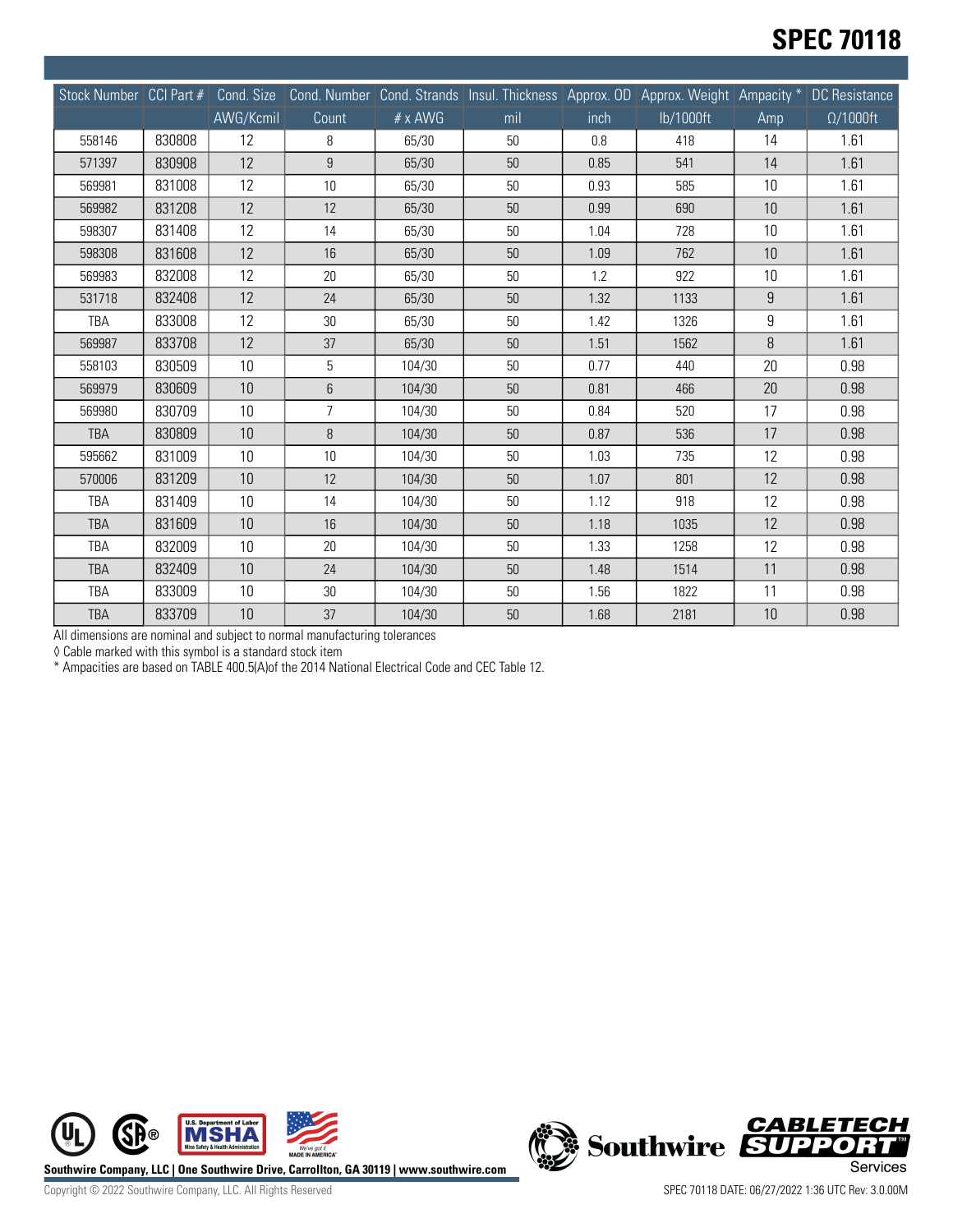## **Table 2 – Weights and Measurements (Metric)**

|            |        |           |                |                | Stock Number CCI Part # Cond. Size Cond. Number Cond. Strands Insul. Thickness Approx. OD Approx. Weight Ampacity * DC Resistance |       |       |                |              |
|------------|--------|-----------|----------------|----------------|-----------------------------------------------------------------------------------------------------------------------------------|-------|-------|----------------|--------------|
|            |        | AWG/Kcmil | Count          | $# \times$ AWG | mm                                                                                                                                | mm    | kg/km | Amp            | $\Omega$ /km |
| 558235     | 830505 | 18        | 5              | 16/30          | 0.76                                                                                                                              | 11.94 | 173   | 5.5            | 21.62        |
| 558236     | 830605 | 18        | 6              | 16/30          | 0.76                                                                                                                              | 12.45 | 196   | 5.5            | 21.62        |
| 558237     | 830705 | 18        | $\overline{7}$ | 16/30          | 0.76                                                                                                                              | 12.45 | 237   | 4.5            | 21.62        |
| 558238     | 830805 | 18        | 8              | 16/30          | 0.76                                                                                                                              | 13.21 | 260   | 4.5            | 21.62        |
| 570034     | 831005 | 18        | 10             | 16/30          | 0.76                                                                                                                              | 15.24 | 307   | 3.5            | 21.62        |
| 570037     | 831205 | 18        | 12             | 16/30          | 0.76                                                                                                                              | 15.49 | 344   | 3.5            | 21.62        |
| 598302     | 831405 | 18        | 14             | 16/30          | 0.76                                                                                                                              | 16.26 | 359   | 3.5            | 21.62        |
| 570039     | 831605 | 18        | 16             | 16/30          | 0.76                                                                                                                              | 17.02 | 423   | 3.5            | 21.62        |
| 570042     | 832005 | 18        | 20             | 16/30          | 0.76                                                                                                                              | 18.80 | 516   | 3.5            | 21.62        |
| 570043     | 832405 | 18        | 24             | 16/30          | 0.76                                                                                                                              | 21.08 | 570   | 3              | 21.62        |
| 571692     | 833005 | 18        | 30             | 16/30          | 0.76                                                                                                                              | 22.10 | 674   | $\mathfrak{Z}$ | 21.62        |
| TBA        | 833705 | 18        | 37             | 16/30          | 0.76                                                                                                                              | 24.89 | 848   | 2.5            | 21.62        |
| 558232     | 830606 | 16        | 6              | 26/30          | 0.76                                                                                                                              | 12.45 | 254   | 8              | 13.29        |
| 558231     | 830506 | 16        | 5              | 26/30          | 0.76                                                                                                                              | 12.70 | 213   | 8              | 13.29        |
| 558234     | 830806 | 16        | $\, 8$         | 26/30          | 0.76                                                                                                                              | 12.95 | 299   | $\overline{7}$ | 13.29        |
| 558233     | 830706 | 16        | $\overline{7}$ | 26/30          | 0.76                                                                                                                              | 14.22 | 268   | 7              | 13.29        |
| 560526     | 831006 | 16        | 10             | 26/30          | 0.76                                                                                                                              | 16.51 | 374   | 5              | 13.29        |
| 560527     | 831206 | 16        | 12             | 26/30          | 0.76                                                                                                                              | 17.78 | 445   | 5              | 13.29        |
| 598305     | 831406 | 16        | 14             | 26/30          | 0.76                                                                                                                              | 18.54 | 509   | 5              | 13.29        |
| 560528     | 831606 | 16        | 16             | 26/30          | 0.76                                                                                                                              | 19.30 | 546   | 5              | 13.29        |
| 570018     | 832006 | 16        | 20             | 26/30          | 0.76                                                                                                                              | 19.81 | 616   | 5              | 13.29        |
| 570019     | 832406 | 16        | 24             | 26/30          | 0.76                                                                                                                              | 23.37 | 729   | 4.5            | 13.29        |
| 570026     | 833006 | 16        | 30             | 26/30          | 0.76                                                                                                                              | 24.89 | 912   | 4.5            | 13.29        |
| 598314     | 833706 | 16        | 37             | 26/30          | 0.76                                                                                                                              | 26.67 | 1070  | $\overline{4}$ | 13.29        |
| <b>TBA</b> | 834006 | 16        | $40\,$         | 26/30          | 0.76                                                                                                                              | 27.69 | 1171  | $\overline{4}$ | 13.29        |
| 558147     | 830507 | 14        | 5              | 41/30          | 1.27                                                                                                                              | 16.64 | 379   | 12             | 8.37         |
| 558149     | 830607 | 14        | 6              | 41/30          | 1.27                                                                                                                              | 16.87 | 481   | 12             | 8.37         |
| 558150     | 830707 | 14        | 7              | 41/30          | 1.27                                                                                                                              | 18.03 | 414   | 10             | 8.37         |
| 558230     | 830807 | 14        | $\, 8$         | 41/30          | 1.27                                                                                                                              | 18.54 | 507   | 10             | 8.37         |
| 569994     | 831007 | 14        | 10             | 41/30          | 1.27                                                                                                                              | 19.56 | 610   | 7              | 8.37         |
| 571270     | 831207 | 14        | 12             | 41/30          | 1.27                                                                                                                              | 22.35 | 717   | $\overline{7}$ | 8.37         |
| 569995     | 831407 | 14        | 14             | 41/30          | 1.27                                                                                                                              | 24.89 | 728   | $\overline{7}$ | 8.37         |
| 569997     | 831607 | 14        | 16             | 41/30          | 1.27                                                                                                                              | 25.40 | 935   | $\overline{7}$ | 8.37         |
| 569998     | 832007 | 14        | 20             | 41/30          | 1.27                                                                                                                              | 28.19 | 1164  | $\overline{7}$ | 8.37         |
| 569999     | 832407 | 14        | 24             | 41/30          | 1.27                                                                                                                              | 29.72 | 1205  | $6\,$          | 8.37         |
| 598306     | 833707 | 14        | 37             | 41/30          | 1.27                                                                                                                              | 33.02 | 1790  | 6              | 8.37         |
| 570004     | 833007 | 14        | 30             | 41/30          | 1.27                                                                                                                              | 34.04 | 1484  | 6              | 8.37         |
| TBA        | 834007 | 14        | 40             | 41/30          | 1.27                                                                                                                              | 37.34 | 2493  | 6              | 8.37         |
| 558104     | 830508 | 12        | $\mathbf 5$    | 65/30          | 1.27                                                                                                                              | 18.03 | 503   | 16             | 5.28         |
| 558144     | 830608 | 12        | 6              | 65/30          | 1.27                                                                                                                              | 18.80 | 522   | 16             | 5.28         |
| 558145     | 830708 | 12        | $\overline{7}$ | 65/30          | 1.27                                                                                                                              | 19.05 | 554   | 14             | 5.28         |





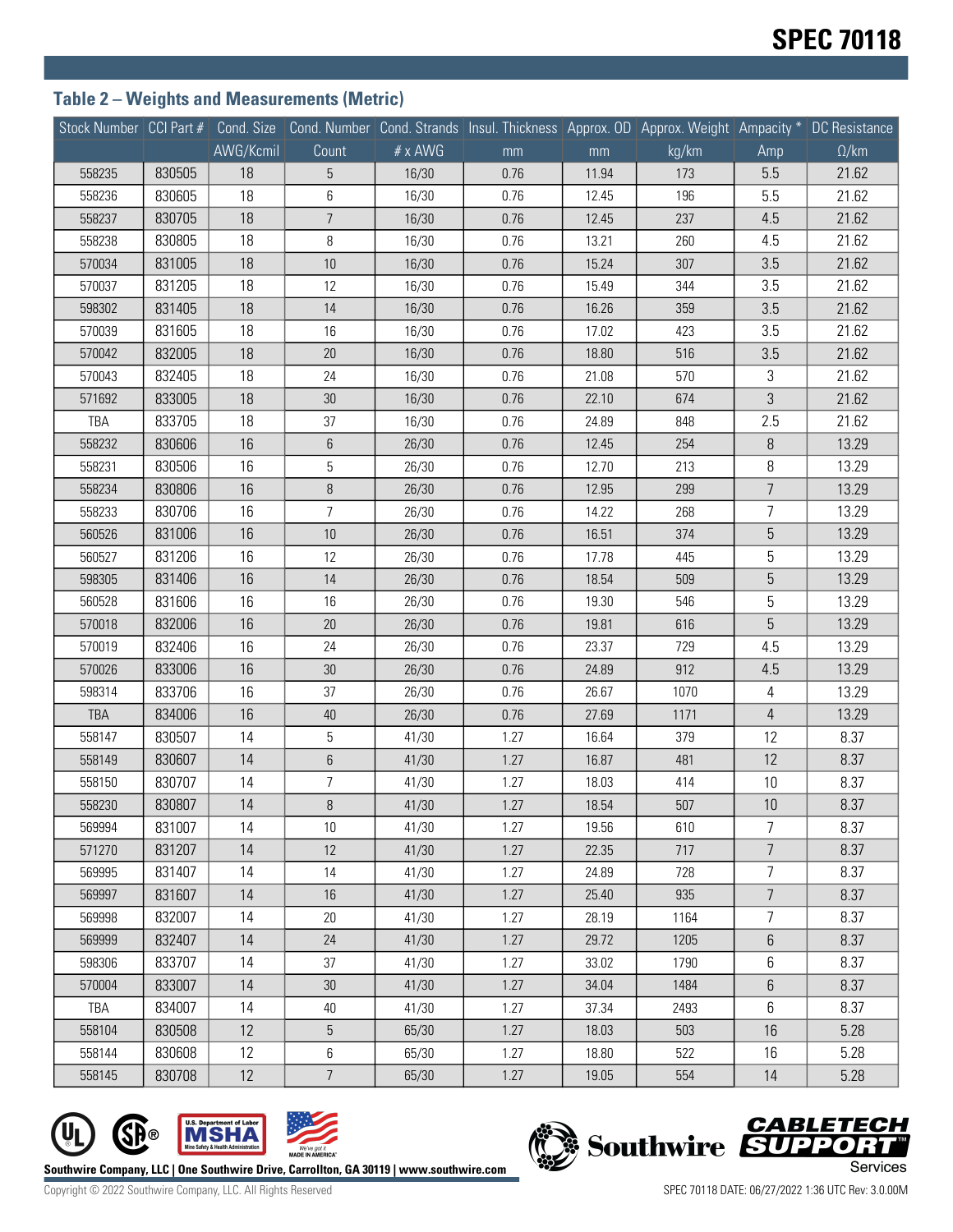# **SPEC 70118**

| Stock Number CCI Part # |        | Cond. Size |                  |         | Cond. Number Cond. Strands Insul. Thickness Approx. OD Approx. Weight Ampacity * |       |       |                | DC Resistance |
|-------------------------|--------|------------|------------------|---------|----------------------------------------------------------------------------------|-------|-------|----------------|---------------|
|                         |        | AWG/Kcmil  | Count            | # x AWG | mm                                                                               | mm    | kg/km | Amp            | $\Omega/km$   |
| 558146                  | 830808 | 12         | 8                | 65/30   | 1.27                                                                             | 20.32 | 622   | 14             | 5.28          |
| 571397                  | 830908 | 12         | $\boldsymbol{9}$ | 65/30   | 1.27                                                                             | 21.59 | 805   | 14             | 5.28          |
| 569981                  | 831008 | 12         | 10               | 65/30   | 1.27                                                                             | 23.62 | 871   | 10             | 5.28          |
| 569982                  | 831208 | 12         | 12               | 65/30   | 1.27                                                                             | 25.15 | 1027  | 10             | 5.28          |
| 598307                  | 831408 | 12         | 14               | 65/30   | 1.27                                                                             | 26.42 | 1083  | 10             | 5.28          |
| 598308                  | 831608 | 12         | 16               | 65/30   | 1.27                                                                             | 27.69 | 1134  | 10             | 5.28          |
| 569983                  | 832008 | 12         | 20               | 65/30   | 1.27                                                                             | 30.48 | 1372  | 10             | 5.28          |
| 531718                  | 832408 | 12         | 24               | 65/30   | 1.27                                                                             | 33.53 | 1686  | $\overline{9}$ | 5.28          |
| TBA                     | 833008 | 12         | 30               | 65/30   | 1.27                                                                             | 36.07 | 1973  | 9              | 5.28          |
| 569987                  | 833708 | 12         | 37               | 65/30   | 1.27                                                                             | 38.35 | 2325  | 8              | 5.28          |
| 558103                  | 830509 | 10         | 5                | 104/30  | 1.27                                                                             | 19.56 | 655   | 20             | 3.22          |
| 569979                  | 830609 | 10         | 6                | 104/30  | 1.27                                                                             | 20.57 | 693   | 20             | 3.22          |
| 569980                  | 830709 | 10         | $\overline{7}$   | 104/30  | 1.27                                                                             | 21.34 | 774   | 17             | 3.22          |
| <b>TBA</b>              | 830809 | 10         | 8                | 104/30  | 1.27                                                                             | 22.10 | 798   | 17             | 3.22          |
| 595662                  | 831009 | 10         | 10               | 104/30  | 1.27                                                                             | 26.16 | 1094  | 12             | 3.22          |
| 570006                  | 831209 | 10         | 12               | 104/30  | 1.27                                                                             | 27.18 | 1192  | 12             | 3.22          |
| <b>TBA</b>              | 831409 | 10         | 14               | 104/30  | 1.27                                                                             | 28.45 | 1366  | 12             | 3.22          |
| <b>TBA</b>              | 831609 | 10         | 16               | 104/30  | 1.27                                                                             | 29.97 | 1540  | 12             | 3.22          |
| TBA                     | 832009 | 10         | 20               | 104/30  | 1.27                                                                             | 33.78 | 1872  | 12             | 3.22          |
| <b>TBA</b>              | 832409 | 10         | 24               | 104/30  | 1.27                                                                             | 37.59 | 2253  | 11             | 3.22          |
| TBA                     | 833009 | 10         | 30               | 104/30  | 1.27                                                                             | 39.62 | 2711  | 11             | 3.22          |
| <b>TBA</b>              | 833709 | 10         | 37               | 104/30  | 1.27                                                                             | 42.67 | 3246  | 10             | 3.22          |